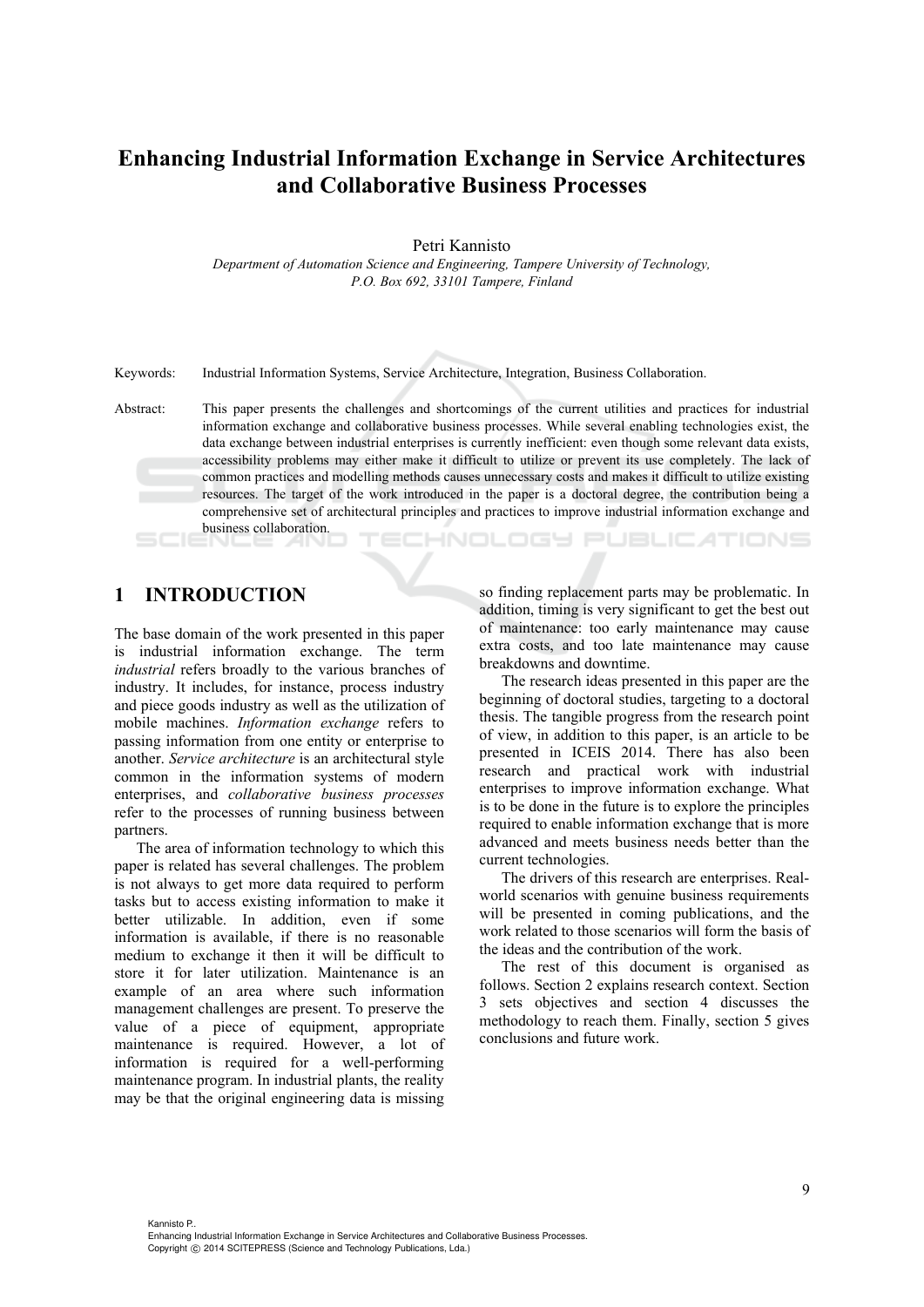# **2 RESEARCH CONTEXT**

### **2.1 Background**

This section explains the background and the motivation of the work. The work is in the very beginning so the final objectives are still inaccurate and open for changes and discussion.

In industry, a lot of information exists in different information systems but its utilization is<br>problematic. System integrations must be problematic. System integrations must be implemented to access the data, but they are difficult and laborious.

A better access to the information would facilitate at least two actions: (1) delivering information to partners as such, (2) processing information to gain added value and either utilizing the generated data locally or distributing it to partners.

### **2.2 Data Exchange Challenge**

SCIENCE *A*ND 'HN As any information exchange, industrial information exchange is challenging due to the heterogeneity of the information models of the various systems. Even between enterprises performing similar actions (such as running similar chemical processes or manufacturing similar piece goods), there may be considerable differences in how data is stored in the information systems of the enterprise (Figure 1). Some type of data collected by one enterprise may be completely missing from another, or its sustenance may be neglected, or its data format may be different. This may be a real challenge for the industrial partners as they have to adapt their business to the differences of enterprise data models even if they were offering similar services to all of their customers. Any additional work required for the adaptation causes unnecessary costs that do not have any value from the production point of view.

The difference of system data models reflects to system interfaces. Currently, to integrate two systems of separate enterprises, a considerable amount of work is required so the value expected from the integration must be high. If the amount of data to be exchanged is low or if it is considered too invaluable, no integration will be performed. However, if that information is important anyway, it must be exchanged manually, or worse, it will not be exchanged at all. If some useful information exists, it is far from the ideal of collaboration if bad data accessibility makes it unusable.

Due to integration challenges and the high price of system integration with current tools and



Figure 1: Exchanging data between heterogeneous systems or enterprises.

methods, a lot of information is exchanged manually. Compared to electronic data exchange, more laborious manual communication is required to reach the same business value. In addition, if the information exchange was to be tracked later, problems may occur as discussions by email or by phone rarely leave any easily accessible log entries. Besides, one of the most important business functions is invoicing as it will generate revenue to enterprises. If information exchange is manual, invoicing related to the provided service will require manual work as well, and it is also subject to human errors.

To conclude, several points are suggesting the benefits of system integration but its high price is problematic. This is due to the heterogeneity of enterprises.

### **2.3 Data Management Challenge**

As from the data exchange point of view, the diversity of enterprise data models is a challenge for data management as well (Figure 2). While some information may exist, it may be too difficult to access it. The information could even exist in some physical media (such as DVD) that is only accessible by humans. That is, the case may be that an enterprise practically exploits only a fraction of some information storage because the access to it is too expensive. In many cases, existing information would enable building added value.

In industry, data management is not only about information systems but also about devices. As the computational capability of devices keeps improving, it is advantageous if their data can be accessed for use. Such information can include, for example, condition information that suggests when maintenance is required. Having more accurate information about devices may enable more efficient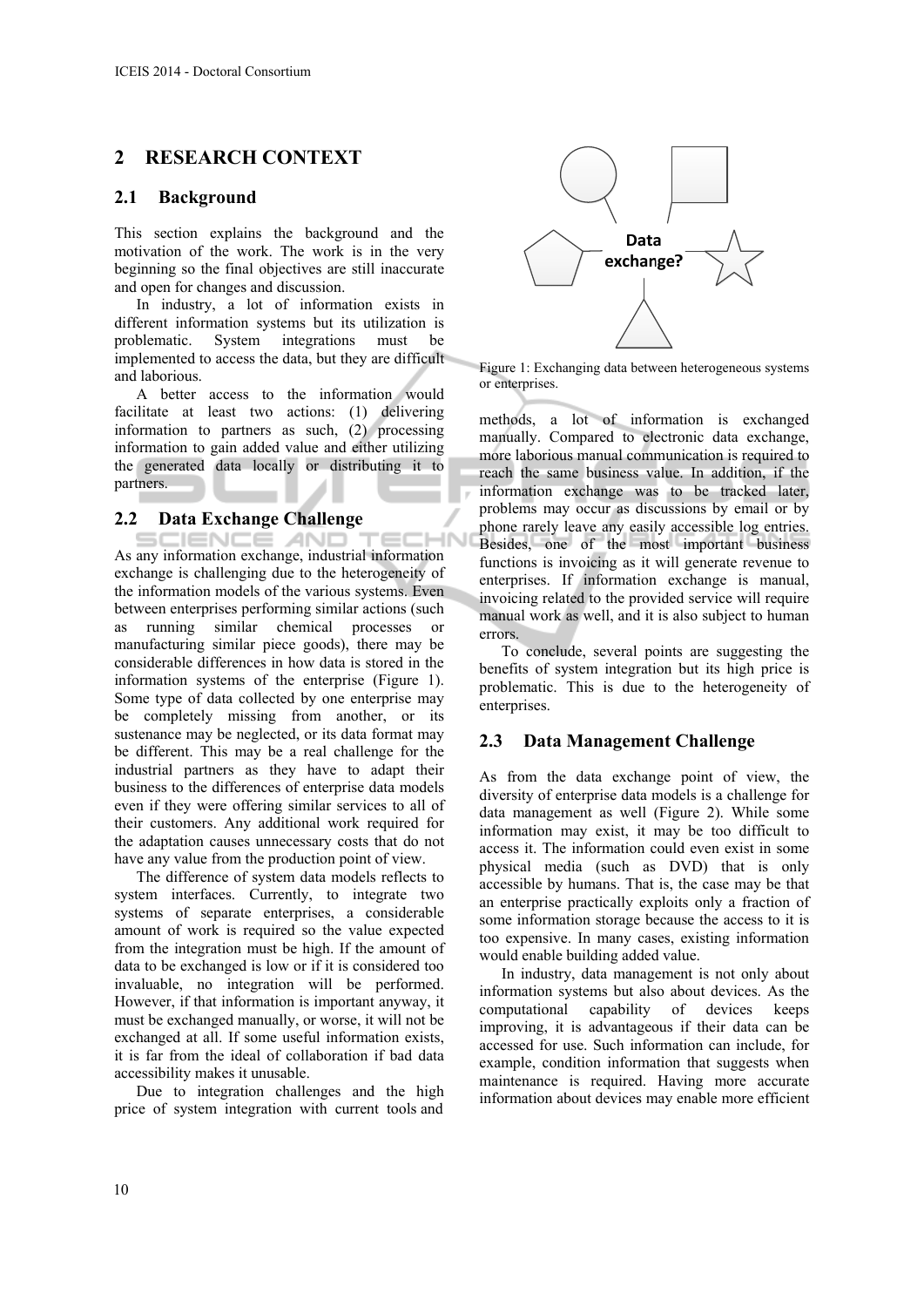use of workload for maintenance and other actions.



Figure 2: Managing data in heterogeneous systems.

The lack of information access causes unnecessary costs. Labour is required to check the details that could be retrieved quickly from data. Data once produced cannot be utilized anymore. Another problem is that the sustenance of existing data may be too difficult. After several years with no maintenance, the reliability of data can be low  $-$  if one cannot trust the data, does it have any use if a human being must check data correctness anyway? That is, it should be easier to not only collect and store data but also integrate it so its potential can be exploited for the actual business of the enterprise.

The data management challenge occurs especially when a business partner needs data from several systems. The more fragmented the enterprise architecture is, the more significant is the problem. Due to the quick evolution of business, new information systems, constant organisational changes and constant enterprise fusions, information fragmentation is expected to be typical rather than exceptional.

In summary, accessibility problems make data management needlessly difficult. The result is that information cannot be utilized as a resource as effectively as it should.

### **2.4 Events**

In addition to data exchange and collection challenges, one important point of view is *events*. Various types of data are generated by various systems and devices, and it is meaningful to interpret that data to detect when some business action is appropriate. This gap – from data to business actions – is bridged by events that are detected in constantly changing data. As the number of data changes may be simply too large to handle, only some of them are observed to detect events. Moreover, not all the detected events are likely to trigger a business action. This can be illustrated as a triangle (Figure 3). On the bottom, the number of items is large but

their significance is low, while items on the top are fewer but they may be very significant for the enterprise. Generating events and triggering business actions from events has been presented by, for example, Michelson (2006) and McGovern et al (2006). Practical event-based architectures have been developed by, for instance, Dunkel et al. (2011) and Terfloth et al. (2006).



Figure 3: Data is utilized to detect events that may lead to various business actions.

.OGY PUBLIC*A*TIONS While events are an important concept alone, they are also closely related to the problems presented in the previous subsections. Data collection and exchange is present even in the generation of events. Discovering events to react to them with correct business actions can be beneficial to one enterprise or provide competitive advantage, but it can also bring added value to collaborative industrial business. Through events, a business partner may improve their service in a way that might be impossible or at least harder or slower if correct business actions were to be triggered by humans.

#### **2.5 Related Work**

The issues of enterprise information exchange have been studied by several authors before. While data exchange between enterprises is the main concern of this paper, even system integration inside a single enterprise is related.

The challenges of inter-enterprise data exchange have been addressed by Chen & Doumeingts (2003). They recognize that ICT systems contain the data forming the essential knowledge, which is the basis of business. The paper proposes that three technical domains should be combined to improve the basis of data exchange: Enterprise Modelling, Architecture & Platform and Ontologies.

Hausladen & Bechheim (2004) discuss the aspects of optimizing industrial business processes with E-maintenance, a maintenance process that exploits modern IT and communication technology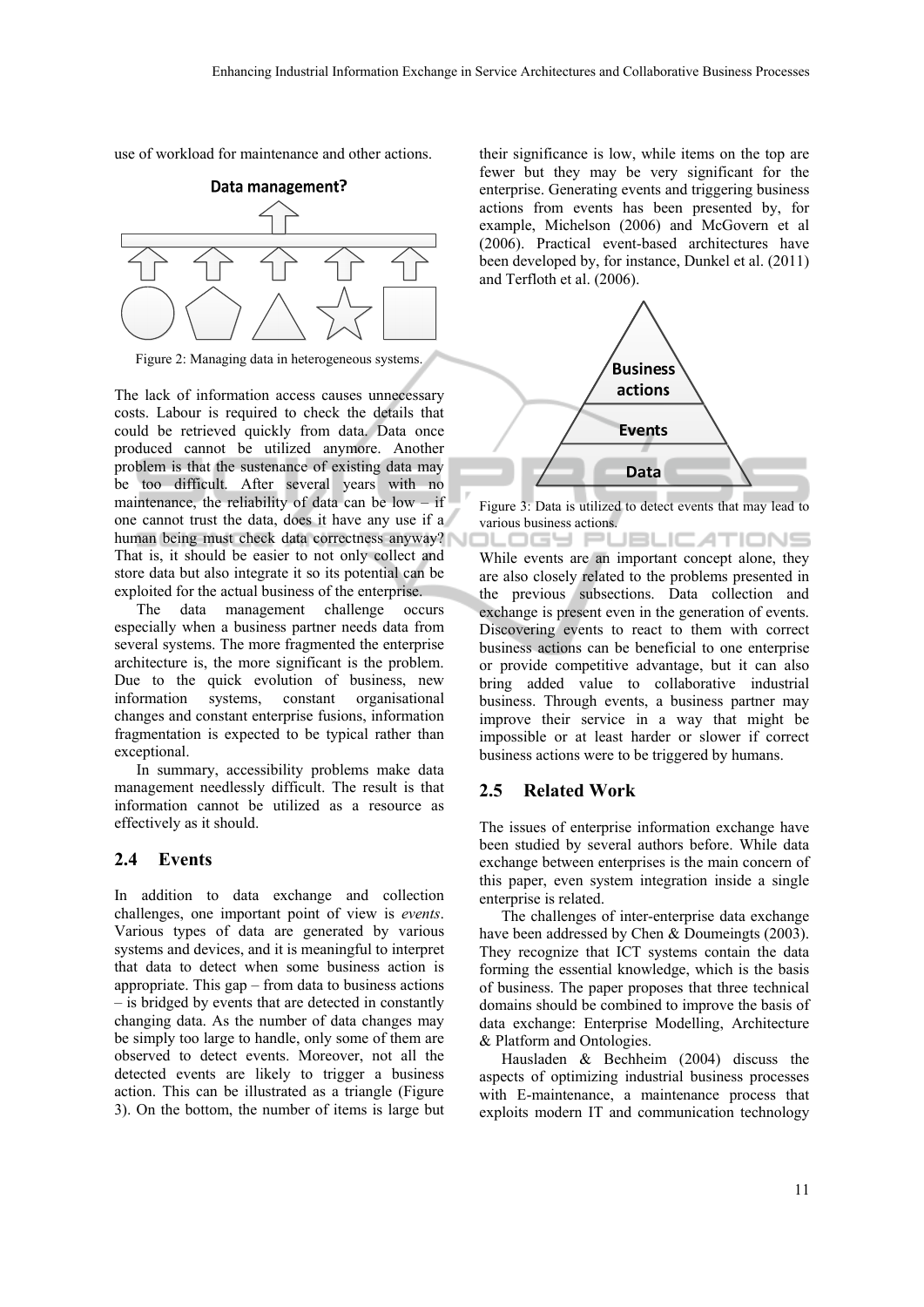for better results. The result is that a comprehensive business process analysis and documentation are required. Finally, the utilization of an E-maintenance platform is suggested.

Han & Yang (2006) propose an E-maintenance system to improve the performance of maintenance operations and to gain competitive advantage. They suggest having a local maintenance system in each production plant and a single maintenance centre that provides help when the abilities of local maintenance are not sufficient. Information is shared comprehensively by effective communication methods.

Vernadat (2007) discusses how the information systems of enterprises can be designed for easier collaboration. The mutual trust of organisations is an aspect that has not been addressed enough this far. Furthermore, collaboration is not only about technical issues but also strategy, organisation and people. Customers should form the basis of the enterprise architecture. Flexibility should be promoted in design: for example, loose coupling and asynchronous communication should be favoured.

Chen et al. (2008) have studied the challenges related to enterprise architectures and problematic issues that cause shortcomings. It is stated that a common terminology and a common ontology have been missing, and there have been several proposals that cover them but only partially. Additionally, there have been no proper methods for comparing architecture proposals, no interoperability has been possible between existing architectures, standards have not been mature enough, and no proper architecture description methods have existed. Several suggestions to overcome the problems in the future are given, covering the development process, tools and design principles.

Muller et al. (2008) review the status of Emaintenance. Several research and other working needs are addressed including the adoption of standards to promote interoperability, adopting of new technologies to raise the intelligence of devices, more comprehensive process modelling and the development of new E-maintenance systems. Finally, the current knowledge must be analysed in order to create a new framework to form the groundwork of E-maintenance.

Panetto & Molina (2008) write that system integration in the manufacturing domain organizes machines and people as a system. They state that current middleware and standards based systems often fail to scale well so more research is required to overcome the problems. They propose that the introduction of semantic web services could help overcoming the problem.

Chituc et al. (2009) propose a conceptual framework for collaborative interoperability. It consists of six elements: messaging service, collaboration profile, inter-organizational collaborative activities, a centralized repository, a set of essential documents and a performance assessment service. While the coverage of the framework is wide, there is no implementation following the principles as far as is known.

Vernadat (2010) discusses the issues of enterprise interoperation. While the current technologies and service orientation make interoperation possible, there are still unaddressed issues such as data semantics and organizational support. In addition, there are shortcomings in, for example, security, language support in multilingual cases and confidentiality.

Clark & Barn (2011) suggest promoting loose coupling and complex component interaction in enterprise systems by favouring Event-Driven Architecture (EDA) over conventional Service-Oriented Architecture (SOA). However, as there has been no modelling notation specifically for EDA, a proposal is introduced together with a simulation language. The modelling notation is an extension to UML (Unified Modelling Language), a common language in software engineering.

Da Xu (2011) surveys the state of the art of enterprise information systems. The evolution of Enterprise Resource Planning (ERP) systems is discussed as well as Enterprise Application Integration (EAI). Originally, the term EAI covered only the integration of systems in one enterprise but it has later extended to cover integration with partners as well. Multiple technologies facilitating inter-enterprise communication are suggested, including SOA and XML (Extensible Markup Language). While the paper focuses mostly on the point of view of a single enterprise, it effectively explains the current situation of enterprise information management.

Several enabling technologies have been suggested but a concrete overall solution is still lacking as additional layers are still required on the enabling technologies; that is the gap where this work is targeted to. In addition, even if the typical business process elements such as quotation, order and delivery were covered, the requirement to cover technical data would still be unaddressed. There may be a lot of similarities in business processes between different branches, but the format of technical data varies inevitably.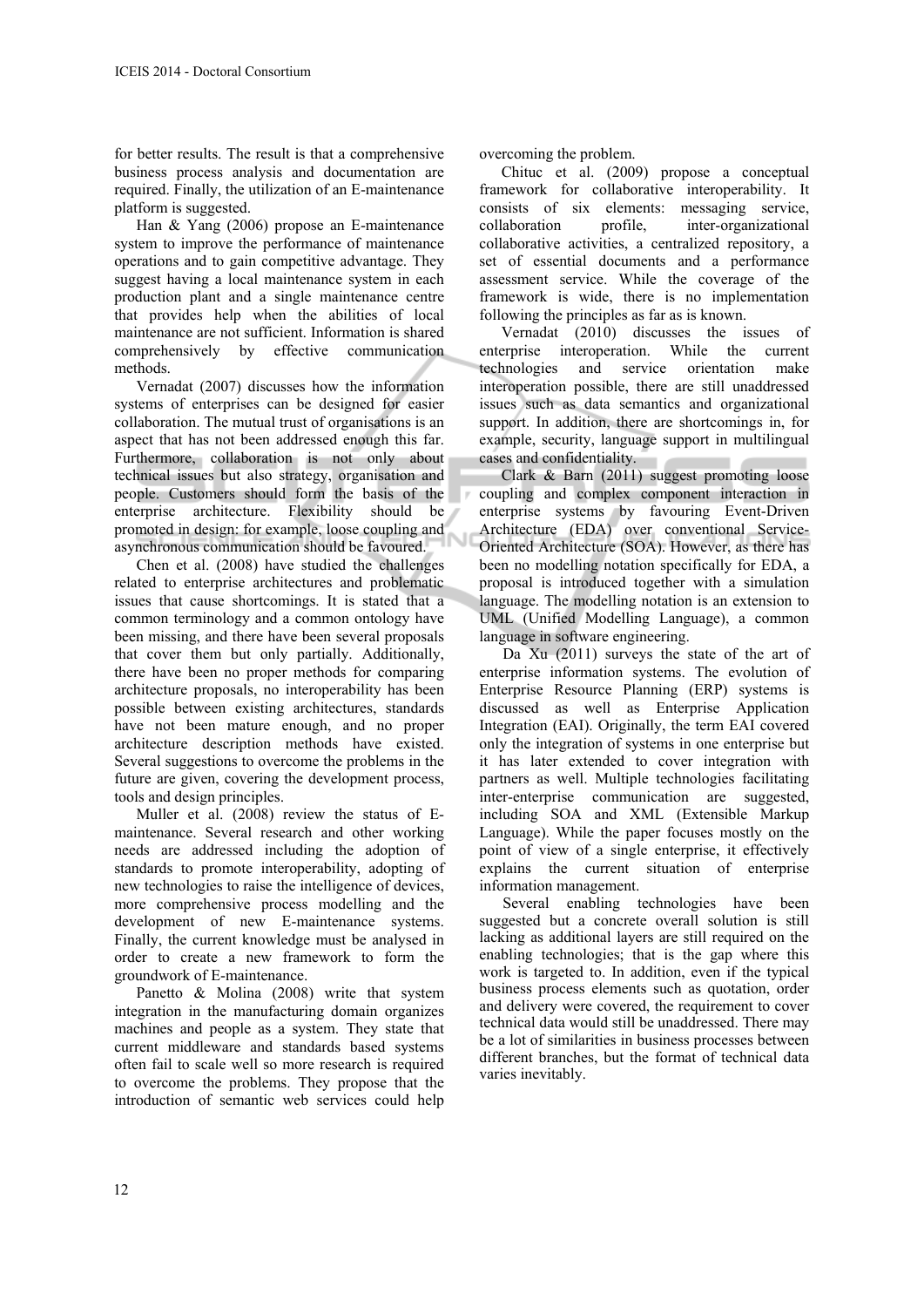#### **2.6 Research Questions**

Even though there are several technologies to take control over data exchange and data management challenges, the problem that remains is that there is no methodology to control everything as a whole. While the existing technologies contribute to some specific detail, their functionality is insufficient from the point of view of controlling data in the everchanging business environment. That is, there are several enablers, but the actual solution is missing. This is illustrated in Figure 4: more architectural principles are required. Not only should the business of a single enterprise be considered but also the collaboration between multiple organisations.



Figure 4: Architectural principles are required to fill the gap between business requirements and enabling technologies to bring more control over business collaboration

From the introduced research problem, the following questions arise.

- 1. Information system architecture
	- a. What kind of architectural solutions promote data management in various systems?
	- b. What components are required to build a concrete collaboration platform?
- 2. Integration
	- a. How to make a collaboration platform customizable enough to meet the diversity of industrial enterprises and their business?
	- b. How to meet the diversity of device and machine related data in industrial systems?
- 3. Collaboration
	- a. What kind of architectural solutions promote collaboration?

To address the questions, a lot of knowledge is required. The fields include enterprise collaboration, data management and event-driven architectures. To understand the business requirements of enterprises, it is required to receive steering and advises from the personnel in the business.

### **3 OBJECTIVES**

This section gathers the objectives of the work. As there are several high-level objectives, the goal is to focus in the chosen domain as a whole rather than to contribute to a narrow area. From a domain point of view, high-level concepts can be considered strategic in the sense of setting the coarse common direction of low-level actions. While low-level functionality is what realizes systems as a whole, it is important to reach a consistent overall result from them. Even though industry domain is wide, is does not mean the work itself should have a wide focus; instead, the work is related to specific architectural questions that occur in several areas in the domain.

The high-level objective of this work is to study ways to improve what currently exists. As the result of the work, more efficient processes and ways of working are expected while the core actions and goals of business processes might remain as they are. Several paradigms and ideas suit well for different points of view. The objective is to gain technical contribution that is not limited to any specific industry domain but can be applied in several areas. The final objectives can be given as follows.

**Contributing to Information System Architecture.** In the large scale, architecture is paramount as it effectively sets the limits of what kind of functions can be included in the resulting system or system group. In managing and maintaining a running system, several questions arise. What kind of architectural choices are the best to enable a system that can be customized at runtime? What if the system is distributed in a geographically wide area? What if some customization should be managed globally but local customization is also required?

**Contributing to Information System Integration.** *Integration* refers to connecting information systems so that information can be exchanged between them. While integration as a concept has existed since long, there is a lot to be improved in terms of the required human work or adaptability when business requirements or systems evolve. As the amount of available information is constantly growing in industry, more and more integration requirements arise, which raises the importance of integration-related improvements. Could the concepts of integration be improved to have a better control over system interaction and system management?

**Contributing to Business Collaboration.** Business collaboration refers to interaction between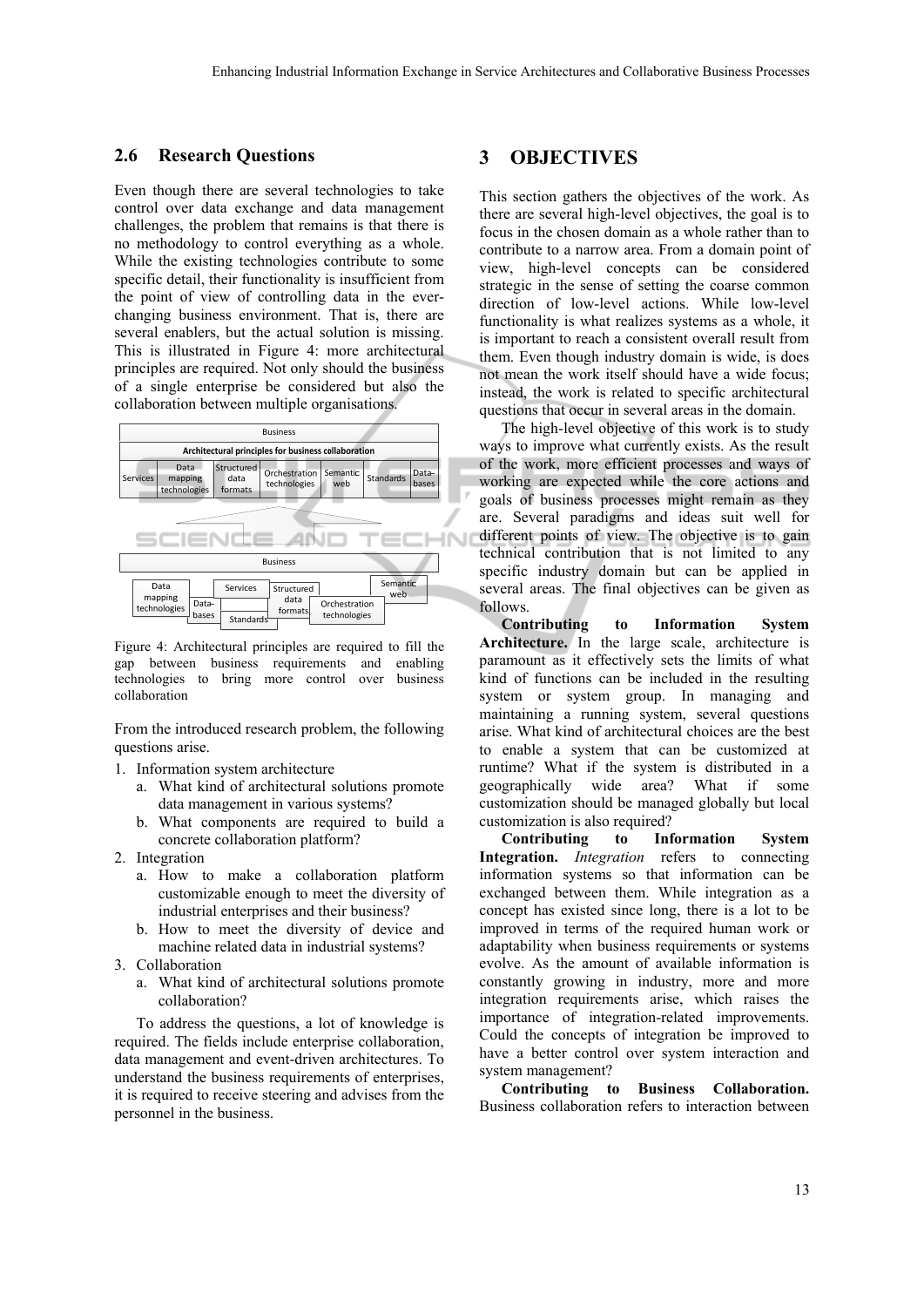two or more business organisations that provides advantage for all parties. Whatever the collaborative function is, it can be executed in any of the organisations or divided to be executed in several of them. One important point of view of collaboration is that it can generate added value from existing systems. According to Marttinen (2013), a significant challenge is the ownership of data and processes. While each party takes care of its own business, collaborative business processes are not explicitly owned by anyone as they occur *between* enterprises. In addition, it is important to recognize which party has the ownership of each type of data required for collaboration. In industry, a lot of information may have its origin in a location other than where it is utilized so managing information exchange is crucially important.

Finally, the contribution of the thesis will be a comprehensive set of principles about designing system architectures to support industrial information exchange. The business process point of view, both internal and collaborative, will be emphasized. As the field of science is applied and practical, the contribution will not be entirely new technologies but rather an experimentation of applying practices and technologies. The practical drivers of the work being real-life enterprises, the contribution will be close to current business needs, providing added value in near future.

The tangible result will be contributing to both the efficiency and the effectiveness of information management in industry. It will improve the understanding of the correct ways to design collaborative information exchange. Efficiency comes from being able to manage information with less work so personnel can focus on what is valuable rather than spending time on digging information whose retrieval should be automatic. Effectiveness comes from exchanging more information than previously. This results from the improved availability of data that may even exist today but in a format or system not easy to access.

However, it is also evident that the expected outcome will evolve over the writing period of the thesis. The topic being wide and abstract, the author is likely to learn and gain more understanding thus setting new targets. Moreover, the understanding of information exchange needs will evolve in the enterprises driving the research.

In summary, the expected outcome is a set of architectural principles to build a well-controlled layer to support data management and exchange. The principles should be universal in industry rather than relate to a specific domain as the actual challenges are similar regardless of the type of data.

### **4 METHODOLOGY**

The research approach to be applied can be seen as a combination of two methodologies: constructive research and design science research. According to Crnkovic, the idea of constructive research is to build artefacts to meet a problem so new knowledge is gained. The contribution of the artefacts can be both theoretical and practical, and the way solutions are created is design and development rather than discovery. (Crnkovic 2010) On the other hand, design science aims at creating, evaluating and improving IT artefacts so goals can be reached (Hevner et al. 2004). According to Piirainen  $\&$ Gonzalez (2013), design science and constructive research can coexist and complement each other. Based on their analysis, it could be said that the two approaches have a common goal while their points of view are slightly different.  $\Box$   $\Box$ 

The selected research approach is expected to suit well for this work considering the research problem and the research questions. New solutions, i.e. artefacts, will be constructed and designed to find responses for the questions.

The results of the work made for publications and other practical work will be exploited to gain more understanding in the domain. While each problem must be understood solidly before a solution can be designed, domain understanding will constantly improve during the work. Finally, the gained knowledge will be formulated as the outcome of this entire research.

# **5 CONCLUSIONS AND FUTURE WORK**

This document introduces an initial plan for a doctoral degree. The work is in the very beginning so the plan is currently not very accurate. In addition, the requirements of the enterprises driving the research are not completely clear at this point.

Currently, there is a lot to be improved in industrial data exchange and data management. Despite several enabling technologies, there is no consistent solution to utilize the enormous collaboration potential of existing information systems. The problem is not the amount of data but rather the lack of ways to access and exchange it so it could bring business advantage.